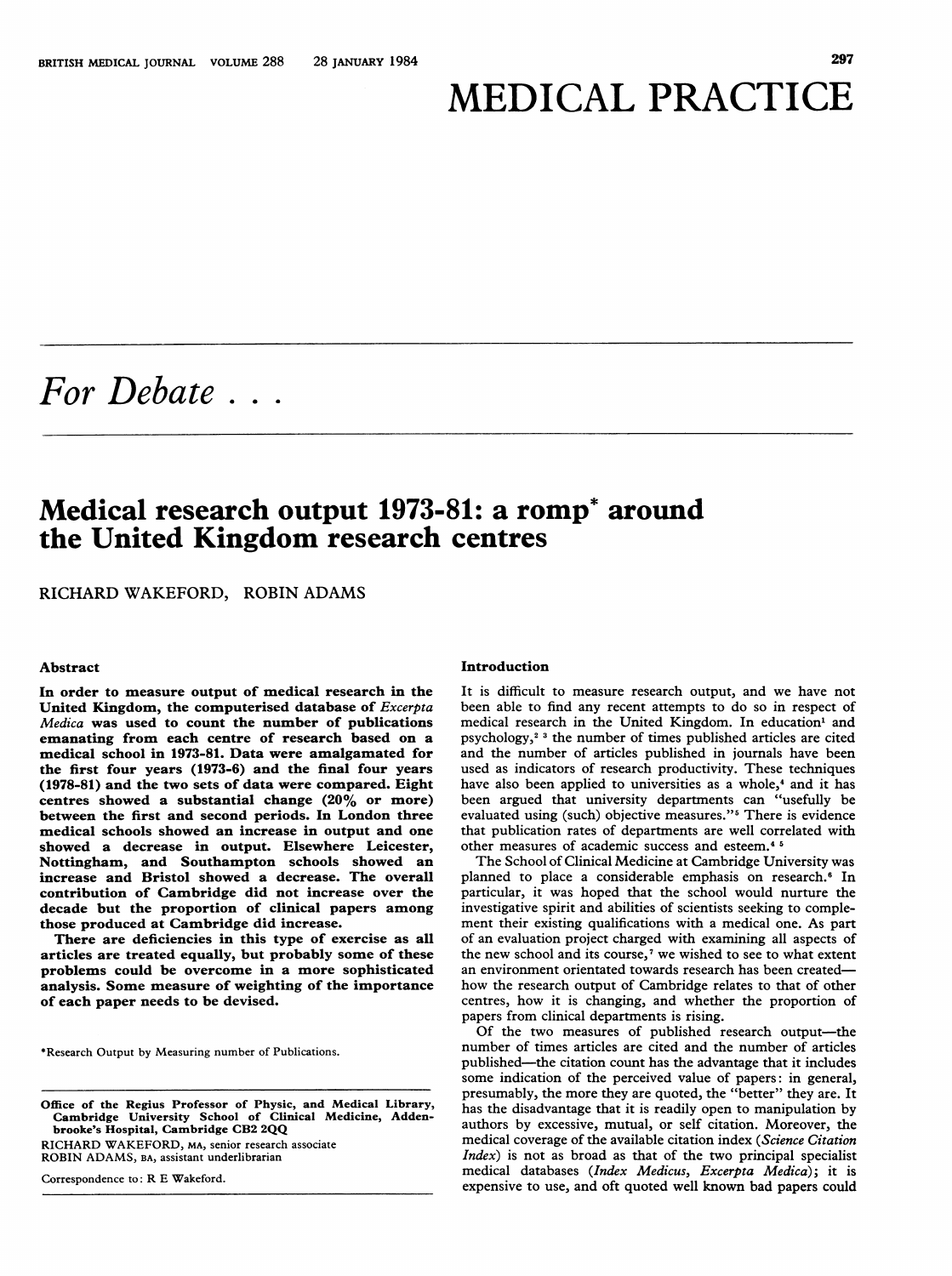#### Method

The database of Excerpta Medica indexes articles from 3500 biomedical journals all over the world. The computer files are available on line for the period August 1973 onwards and contain records of about 2 000 000 periodical articles. Excerpta Medica is the major European indexing service for medical literature and produces 44 abstracts journals. It has strong European coverage and the information on the first author's institutional address and country is presented in a standardised form.

The other major on line index to medical literature, "Medline," covers a longer time (1966 onwards) but has disadvantages for our purposes in that the information on addresses is not standardised and can be searched for only from 1979.

We therefore used the Excerpta Medica database for our study and examined publications appearing in 1973-81, the information for 1982 still being incomplete at the time of our search (May 1983). The database was searched on the DataStar host in Switzerland.



Examples of annual publication rates 1973-81.

The number of papers published each year from each centre of  $df=1$ ;  $p<0.01$ ). research based at a medical school outside London was established by searching the "institution" heading of the computer record of every paper indexed. This gives the institutional <sup>a</sup> ddress of the first author. Papers from UK medical schools, related research institutes- Discussion for example, the Medical Research Council, Agr icultural Research Council-hospitals, health authorities, health centres, and general practitioners' surgeries with the address of a city<br>medical school—"Aberdeen," "Belfast," "Cambr accepted. Those from commercial laboratories were suppressed, as were those from non-medical universities-for example, Strathclydeand other institutes of higher education, so as to enhance comparability between centres. Papers emanating from institutions in cities trend. outside the UK-for example, Cambridge, Massachusetts; Sheffield, New South Wales-were excluded by specifying unique country codes for the home countries and the United Kingdom. Thus the number of centres outside London indicates the output of a medical school together with that of associated clinical and research facilities, such as MRC units, in the same city.

London, with its many schools, hospitals, and research institutes is more complicated: other than principal teaching hospitals, affiliations are complex. This forced an alternative and more specific approach to medical schools. Papers were counted for each medical school and were accepted only if they came from the medical school or teaching hospital by name. Other hospitals were thus excluded. Figures for the London schools and the other UK centres were therefore obtained on different bases and should not be compared: the figures for London represent an underestimate of publications compared with the non-metropolitan centres. The two sets of data are presented below separately.

To assess and minimise the number of false positive findings, the addresses of a sample of 100 papers from each institution were examined: any unacceptable ones were suppressed in the search. As <sup>a</sup> result, we estimate that the proportion of false positives is now less than  $1\%$ . It is not possible to estimate the number of papers missed by this approach: so far as we are able to establish, it is <sup>a</sup> small number, missed mainly because of incompetent coding-for example, "London, Germany." It should be noted that the institution to which a paper is ascribed is that to which the first author lists his affiliation.

To estimate the proportion of papers from Cambridge coming from preclinical departments, clinical staff, and research institutes, the addresses of a sample of 100 papers emanating from Cambridge were examined for each year under study (and also 1982-though incomplete, a sample of papers could be drawn).

#### Results

The table gives in the first column the total number of publications for each centre over the nine year period, with each of the two groups  $\overline{\mathcal{L}}$  of centres placed in overall rank order. The annual publication rates were found to be fairly consistent over the period of study, but<br>- - - subject to a substantial amount of "noise"-see examples in the figure. (This figure gives also some reference data, being the average annual output from three substantial university centres without Reference dota (see text)  $\triangle$   $\cdots$   $\triangle$  medical schools-Hull, Reading, and Brighton.) As a result, annual percentage and rank order were not used to evaluate trends: data medical schools—Hull, Reading, and Brighton.) As a result, annual<br>percentage and rank order were not used to evaluate trends: data<br>were amalgamated for the first four years (1973-6) and the final<br>four wears (1979-81) and four years (1978-81) and the resultant two sets compared. The table shows these data.

> The final columns of the table indicate trends, differences between the two sets of data. Firstly, the proportion of the total number of papers in a group produced by each centre in 1978-81 is shown, expressed as a percentage of the equivalent proportion for 1973-6.<br>Secondly, any change in each centre's rank order is given.

> An arbitrary criterion for substantial change might be whether a centre's share had changed by more than  $20\%$  between the two periods. On this basis eight centres showed changes: in London, Charing Cross, the Royal Free, and St George's medical schools showed an increase and St Mary's showed a decrease; elsewhere Leicester, Nottingham, and Southampton schools showed an increase and Bristol showed a decrease.

Of the 100 Cambridge papers examined for each year in 1973-82, 79 80 81 the number coming for each of these years from hospital and medical school clinical departments was: 17, 8, 14, 19, 29, 13, 32, 27, 24, 26. The 87 clinical papers from the 1973-7 sample represent <sup>a</sup> mean annual percentage of  $17.4\%$  of the Cambridge output; whereas the 122 clinical papers from the 1978-82 sample represent  $24.4\%$  of the Cambridge output—a significantly greater proportion ( $\chi^2$  = 6.99; df = 1; p < 0.01).

Some systematic bias may have been operating against some centres, but we cannot think of any. Such a bias would not explain change over time, the theme of this paper. Moreover, some validity for the methodology is crudely established by changes shown by the new general medical schools--Leicester, Nottingham, and Southampton-all of which show an upward

Possible reasons for changes may form a focus for discussion of these findings. Downward trends in some of the centres outside London are in part caused by the establishment of the new schools. This does not apply to London, which has, during the period in question, undergone the trauma of the Flowers report (on the rationalisation of medical education within London University). In interpreting the data, it should be